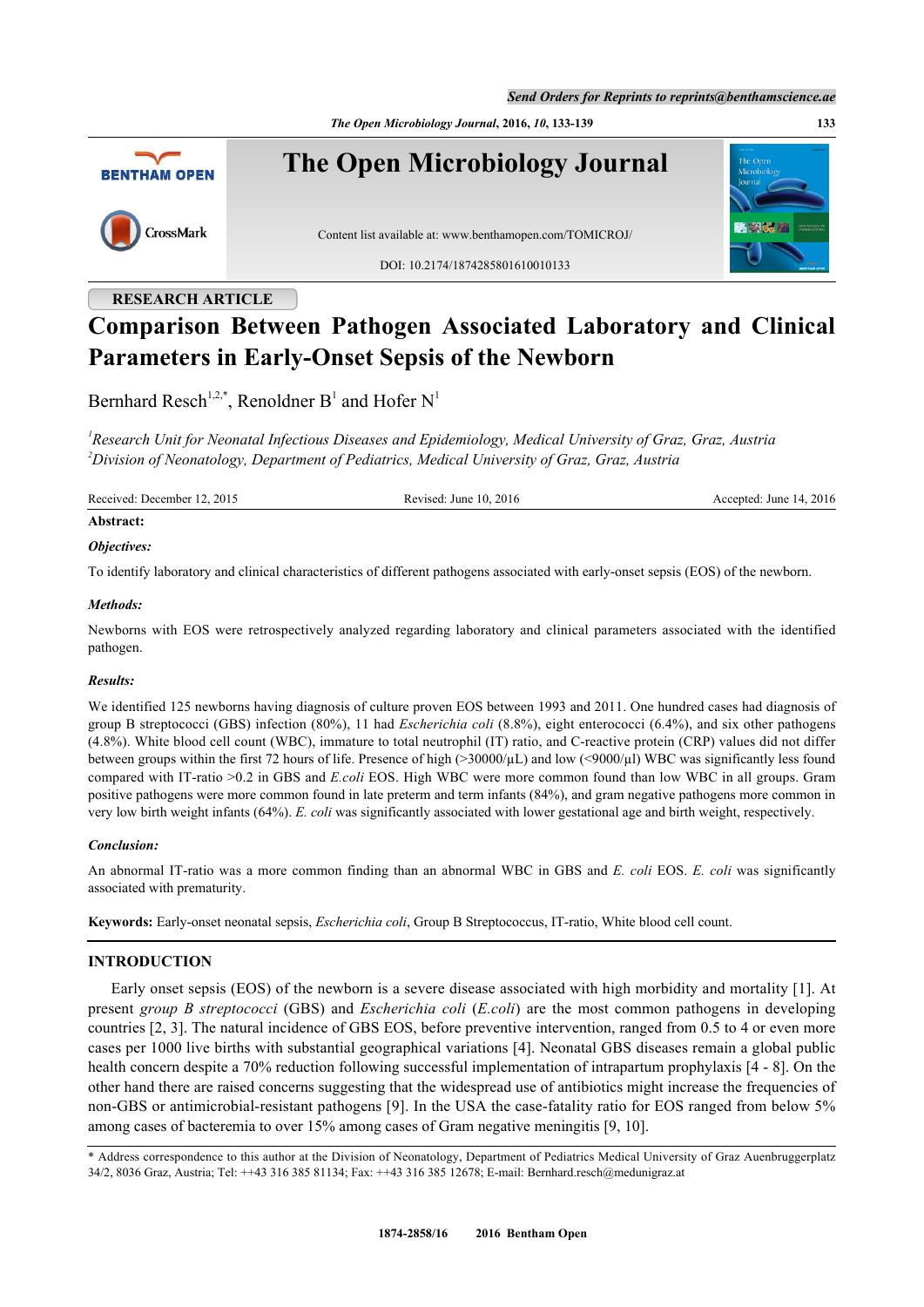Recently, Murphy and Weiner defined normal values for evaluation of EOS as white blood cell counts (WBC) ranging from 6000 to 30000/µL and an immature to total neutrophil ratio (IT-ratio) below 0.2 [[11](#page-5-7)]. Two negative ITratios and a negative blood culture at 24 hours demonstrated to be indicative for a non-infected neonate. Twenty-three of 3154 neonates of this study were diagnosed as having culture proven EOS and all of them had at least one abnormal WBC counts except one *E.coli* positive neonate. These findings are in contrast to results of our group reporting abnormal WBC and IT-ratio as part of the systemic inflammatory response syndrome (SIRS) in only 43% of all neonates with culture-proven EOS and in 39% when defining normal WBC counts as between 9000 and 34000/μL [[12](#page-5-8), [13\]](#page-5-9). This raises the question whether there are pathogen-associated laboratory findings that significantly influence interpretation of routine laboratory marker.

Thus, we aimed to identify laboratory and clinical characteristics of different pathogens associated with EOS of the newborn.

# **MATERIAL AND METHODS**

A cohort of newborns with blood-culture proven EOS collected at a level 3 neonatal intensive care unit of a university hospital over a 18-year time period was retrospectively analyzed regarding laboratory and clinical parameters associated with the identified pathogen. Only inborn neonates admitted within 24 hours of age having diagnosis of clinical and blood culture proven EOS were included for analysis Exclusion criteria were missing or incomplete documentation, a culture-negative clinical sepsis and an unknown state of infection.

#### **Definition of EOS**

In addition to a positive blood or cerebrospinal fluid culture plausible for causing EOS newborns had to meet the following criteria: clinical signs of sepsis in  $\geq 1$  with  $\geq 1$  maternal risk factor or  $\geq 2$  clinical signs of the following groups of symptoms: a) respiratory symptoms [apnea, tachypnea (>60/min), retractions, cyanosis, respiratory distress], b) cardiocirculatory symptoms [tachycardia (>180/min) or bradycardia (<100/min), arterial hypotension], c) neurological symptoms (irritability, lethargy, seizures), d) poor skin color or prolonged capillary refilling time (>2 s), e) fever or hypothermia (core temperature  $>38^{\circ}$  C or  $<36^{\circ}$  C) [\[14](#page-5-10), [15](#page-5-11)].

Maternal risk factors included prolonged rupture of membranes (>18 h in term newborns), clinical chorioamnionitis (uterine tenderness or foul-smelling amniotic fluid, maternal leukocytosis >12,000/μL, and maternal or fetal tachycardia) and maternal fever >38° C during labor [\[15](#page-5-11), [16](#page-5-12)].

#### **Laboratory and Clinical Parameter**

For analysis of laboratory marker routine parameter available included WBC count, absolute neutrophil count, Creactive protein (CRP), and IT-ratio. Values were calculated for day 1, 2, 3 ( $\leq$ 24, 24-48, and 48-72 hours) and for maximum and lowest values within the time period of 72 hours of age.

Neonatal variables collected for each study patient included sex, gestational age (GA), birth weight (BW), Apgar scores at 1, 5 and 10 minutes, clinical signs [tachycardia, bradycardia, tachypnea, apnea, hypotension, hypothermia, fever], therapeutic approaches [mechanical ventilation (CPAP included), duration of mechanical ventilation, high frequency oscillation, surfactant, nitrogen oxide, immunoglobulin, catecholamine], neonatal morbidities [respiratory distress syndrome, pneumonia, pneumothorax, persistent pulmonary hypertension of the newborn, seizures, periventricular leukomalacia, intra-/periventricular hemorrhage, hypoxic ischemic encephalopathy, septic shock, multiorgan failure, disseminated intravascular coagulopathy, renal failure, mortality], and length of hospitalization.

#### **Statistical Analysis**

Statistical analyses were performed with SPSS version 20 (SPSS, Chicago, IL, USA). Descriptive statistics were obtained for all categorical variables. Statistical significance was determined for unadjusted comparisons by Mann-Whitney-U-test for continuous variables and by Fisher´s exact test for categorical variables. The significance level was set at  $p<0.05$ .

### **RESULTS**

During the study period 125 of 10,555 hospitalized newborns (1.18%) of a catchment area of approximately 153,000 births were identified with culture-proven EOS (incidence 0.8 per 1,000 live births); of whom 100 had GBS infection (80%), 11 *E. coli* (8.8%), eight enterococci (6.4%), and six other pathogens (4.8%). Gram positive pathogens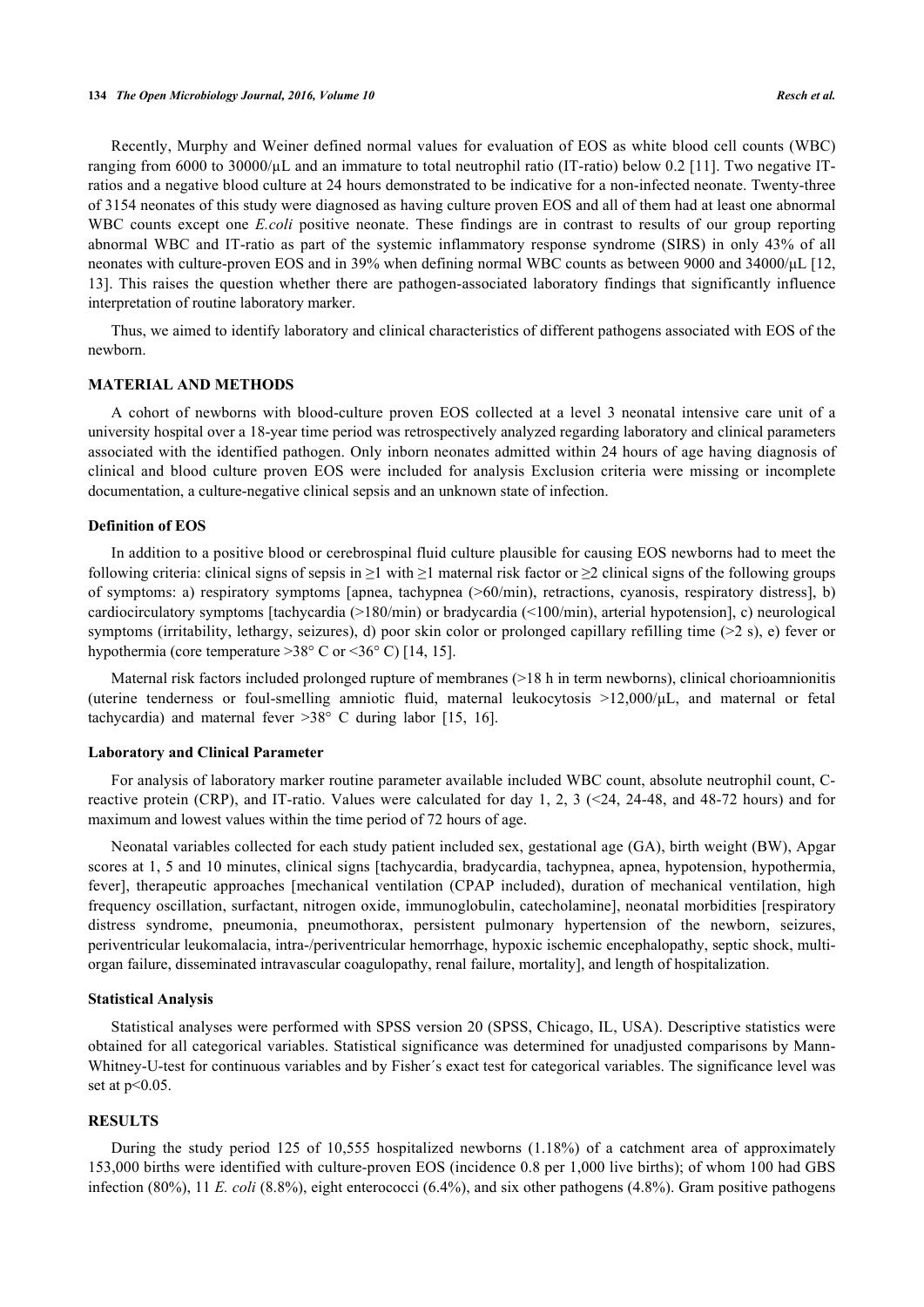were predominant (111/125, 88.8%). Perinatal data of the study population are shown in Table **[1](#page-2-0)**. Pathogens identified are given in Table **[2](#page-2-1)**.

#### <span id="page-2-0"></span>**Table 1. Perinatal data of 125 neonates with culture-proven early-onset sepsis.**

| Gestational age (GA in weeks)      | $37(24-42)$     |
|------------------------------------|-----------------|
| Birth weight (BW in grams)         | 2930 (650-4670) |
| Term infants ( $\geq$ 37 weeks)    | 67(53.6)        |
| $GA < 28$ weeks                    | 10(8.0)         |
| $GA 28 - 32$ weeks                 | 17(13.6)        |
| GA 33-36 weeks                     | 31(24.8)        |
| $BW < 1500$ grams                  | 21(16.8)        |
| BW 1500 - 2500 grams               | 27(21.6)        |
| $BW > 2500$ grams                  | 77(61.6)        |
| Small for GA $(< 10th$ percentile) | 14(11.2)        |
| Maternal age                       | $28(16-46)$     |
| Twins                              | 5(4)            |
| Apgar score at 1 minute            | $8(1-10)$       |
| Apgar score at 5 minutes           | $9(1-10)$       |
| Apgar score at 10 minutes          | $9(4-10)$       |

Data are given as median (range) or n  $(\%)$ 

# <span id="page-2-1"></span>**Table 2. Pathogens identified in 125 neonates with early-onset sepsis.**

| Group B streptococci             | 100(80) |
|----------------------------------|---------|
| Escherichia coli                 | 11(8.8) |
| Enterococci                      | 8(6.4)  |
| Coagulase-negative staphylococci | 3(1.6)  |
| Haemophilus influenza            | 1(0.8)  |
| Proteus mirabilis                | 1(0.8)  |
| Citrobacter freundii             | 1(0.8)  |
| Data are given as $n(0/2)$       |         |

Data are given as  $n$  (%)

### **Laboratory Findings**

WBC, IT-ratio, and CRP values did not differ between groups (GBS *vs.E. coli vs.* other pathogens - enterococci and other pathogens grouped together) within the first 72 hours of life. Median CRP values were 30.2, 28.5, and 27.2 mg/L, respectively. WBC values were 17.7, 11.8, and 18.6 x  $10^6$ /L, and IT-ratio 0.24, 0.21, and 0.24, respectively. Differences between laboratory findings in correlation to pathogens are summarized in Table **[3](#page-2-2)**. Presence of high or low WBC was significantly less found compared to IT-ratio >0.2 in GBS (p<0.001 and p=0.001, respectively) and *E.coli* cases (p=0.013 and 0.014, respectively). In the group of other pathogens no differences were found. High WBC values were found more commonly in all groups compared to low WBC (p=0.015, 0.013, and 0.001, respectively).

# <span id="page-2-2"></span>**Table 3. Differences between laboratory findings in 125 neonates with early-onset sepsis in correlation to pathogens.**

|                                                 | <b>GBS</b><br>$n=100$ | E. coli<br>$n=11$ | <b>Others</b><br>$n=14$ | p-value         |
|-------------------------------------------------|-----------------------|-------------------|-------------------------|-----------------|
| WBC $>30.0$ (x 10 <sup>6</sup> /L)              | 25                    |                   | 21                      | $n.s. (0.055*)$ |
| WBC <9.0 (x $10^6$ /L)                          |                       | 36                | 29                      | $0.014*$        |
| IT-ratio $>0.2$                                 | 41                    | 36                | 43                      | n.s.            |
| Thrombocytopenia<br>$(<150 \text{ x } 10^6$ /L) |                       |                   | 14                      | n.s.            |

Data are given as percentage; \* differences between *E. coli* and GBS

WBC: white blood cell count, IT-ratio: immature-to-total neutrophil ratio, GBS: group B streptococci; n.s. not significant

# **Clinical Findings**

The rate of term infants was 58%, 27%, and 43% in GBS, *E. coli*, and other pathogens EOS, respectively. VLBW infants were found in GBS, *E.coli*, and other pathogens EOS in 16%, 55%, and 46%, respectively. Gram positive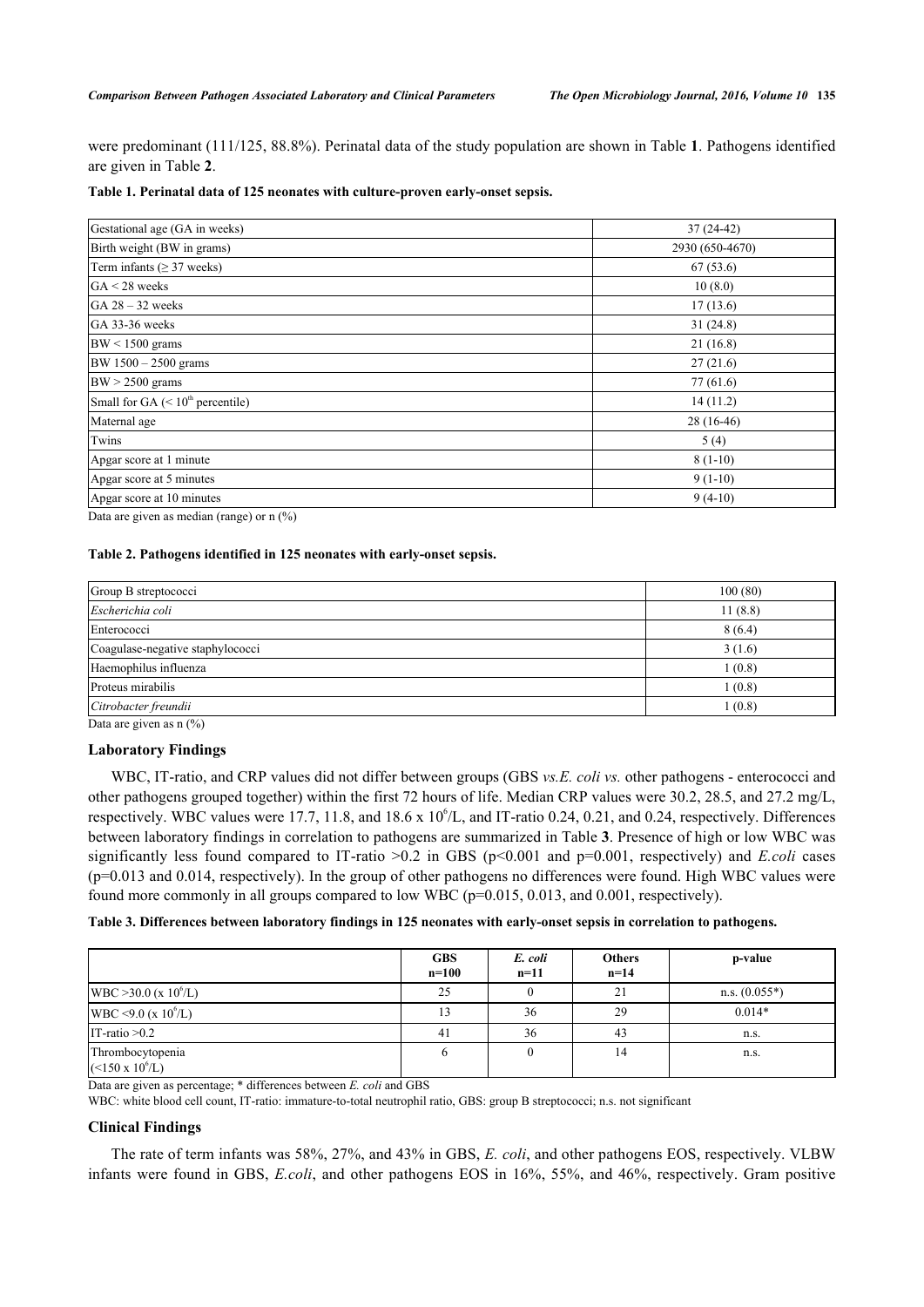pathogens were common found in late preterm and term infants (84%), and gram negative pathogens in VLBW infants (64%). Gestational age and birth weight were significantly lower in *E. coli* compared to GBS EOS (median 32 *vs.* 38 weeks, p=0.005, and 1836 *vs.* 3095 grams, p=0.031, and between other pathogens and GBS (35 *vs.* 38 weeks, p=0.035, and 2240 *vs.* 3095 grams, p=0.022). Male gender did not differ between groups (GBS, *E.coli*, and other pathogens 57, 55, and 71 percent, respectively).

GBS and *E. coli* EOS differed regarding presence of hypothermia (0 *vs.* 18%, p=.009), duration of mechanical ventilation (median 4 *vs.* 8 days, p=.019), duration of therapy with supplemental oxygen (median 2 *vs.* 9 days, p=.031), length of hospitalization (median 15 *vs.* 22 days, p=.039), presence of chorioamnionitis (17 *vs.* 46%, p=.041) and maternal fever (2 *vs.* 18%, p=.049). Compared with other pathogens differences were not significant. Intrapartum antibiotic treatment was documented in 28 mothers (22%) – 24 GBS and 4 *E. coli* infections. Rate was highest in case of preterm birth of 28 weeks gestation and less (60%).

Tachycardia and bradycardia were found in 13% and 5% of cases, tachypnea and apneas in 71% and 24%, arterial hypotension in 44%, and fever in 11%, respectively. Differences between pathogens were not significant. Median temperature in case of fever was 38.7 °C. The median duration of antibiotic treatment was 10 days.

#### **Complications of EOS**

Septic shock was diagnosed in 4.0%, multi-organ failure in 8.0%, disseminated intravascular coagulopathy in 1.6%, and renal failure in 5.6%, differences between pathogens not significant. Neurological complications including seizures, intra-/periventricular hemorrhage, periventricular leukomalacia, and hypoxic-ischemic encephalopathy were diagnosed in 5.6%, 18%, 2.4%, and 4.0%. Hemorrhages were significantly more common found in *E. coli* and other pathogens compared with GBS EOS (36 and 36 *vs.* 13%, p=0.015 and 0.045, respectively). Periventricular leukomalacia and seizures were significantly more often diagnosed in other pathogens compared with GBS EOS (1.0 *vs.* 14%, p=0.039, and 4.0 *vs.* 21%, p=0.039, respectively). Overall mortality rate was 7.2% with the highest rate found in VLBW infants (29%). Differences were not significant between pathogens.

### **Changes Over Time**

The rate of EOS was 0.26 percent during the study period (125 out of 48,600 live births). Over the years 1993 to 2011 there was a significant decrease of GBS and gram positive pathogens (p=0.014 and 0.006, Pearson´s correlation coefficient -0.601 and -0.553, respectively).

#### **DISCUSSION**

Comparing different pathogens of EOS regarding WBC, IT-ratio, and CRP values did not reveal significant differences. Pathogen-associated characteristics included significantly less low WBC counts in *E. coli* compared to GBS EOS. An elevated IT-ratio was a more common finding compared to high or low WBC counts in *E. coli* and GBS EOS. For all pathogens high WBC counts were more commonly found than low counts *E. coli* EOS was significantly associated with prematurity, and clinical findings were not found to be pathogen-specific. Overall complication and mortality rates were low, and the latter was not different between pathogens.

An analysis of 2164 neonates with EOS and positive culture revealed 60% having a WBC values between 5000 and 19,000/µL, 82% having normal platelet count (between 150,000 and 400,000/µL), and 31% having an IT-ratio below 0.2 [[17\]](#page-5-13). The first (WBC  $\leq 5500/\mu$ L) through fourth vintiles (WBC  $\leq 8800/\mu$ L) were associated with increased odds of EOS in this study. This lower limit is in accordance to our definition of the lower WBC cut-off value and scrutinizes critically a lower limit of  $6.000/\mu$ L [\[11](#page-5-7)]. Additionally the authors observed a significant association with EOS for ITratios above 0.24 and for platelet counts below 147,000/µL [[17](#page-5-13)]. Odds ratios for low WBC counts and high IT-ratios associated with infection were 5.38 and 7.97, respectively with high specificity and negative predictive values (73.7%-99.9% and >99.8%), however, sensitivities were low (0.3%-54.5%) for all complete blood cell count indices analyzed. In another study IT-ratio was not able to distinguish between culture positive and negative neonates ( $p=0.189$ ) and was found to be normal in 29% of infected and abnormal in 53% of uninfected neonates [[18](#page-5-14)]. Summarizing our findings and recent reports reveals IT-ratio being the most important early parameter for the diagnosis of EOS irrespective of the responsible pathogen [[11,](#page-5-7) [17,](#page-5-13) [19\]](#page-5-15).

We recently demonstrated that small for gestational age (SGA) neonates had lower median WBC counts, lower median neutrophil, and lower median platelet counts during the first 3 days of life compared with appropriate for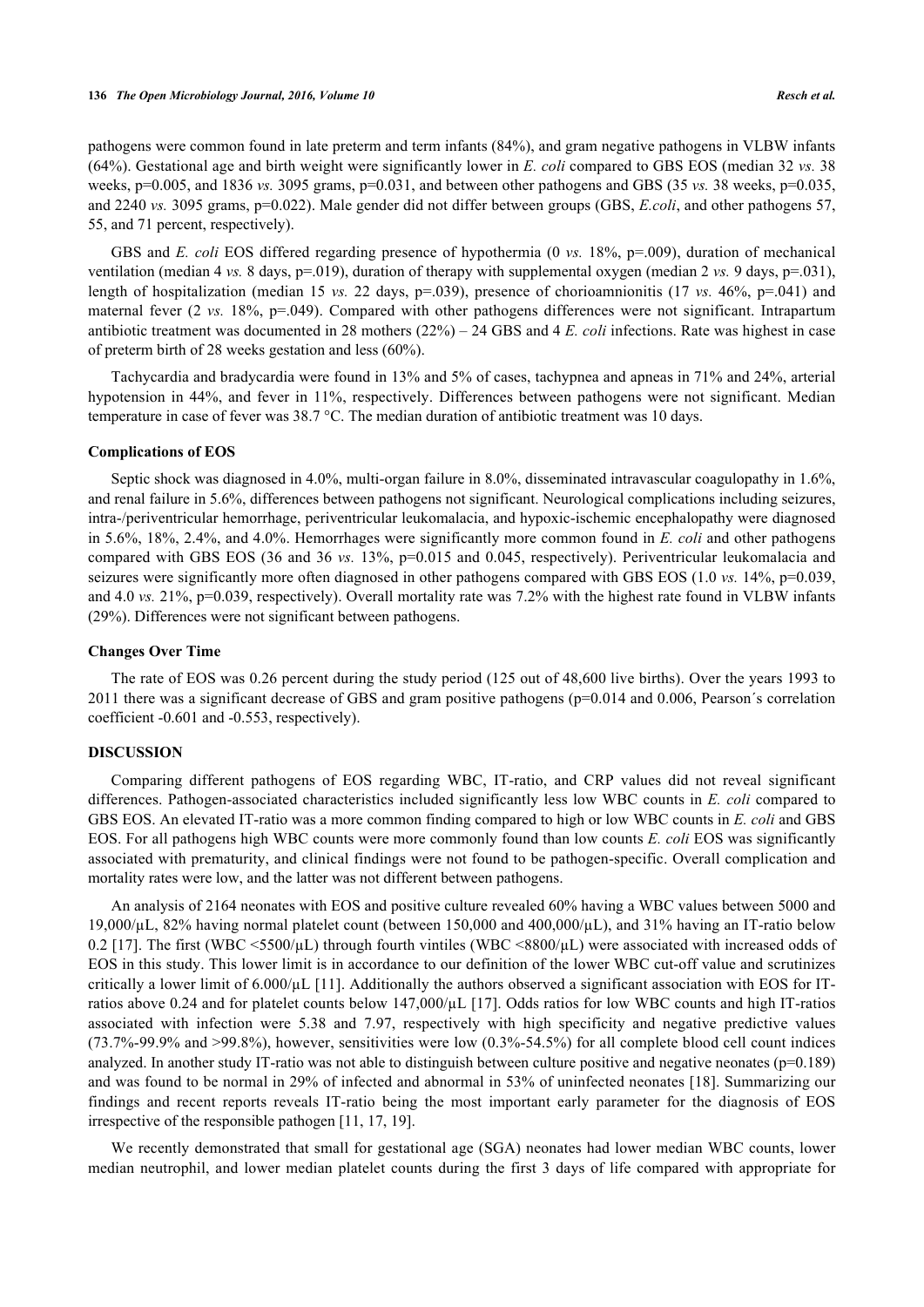gestational age (AGA) neonates with the same finding when analyzing values separately for preterm and term neonates [\[20](#page-5-16)]. Interestingly, the SGA neonates were not at an increased risk for culture-proven and clinical sepsis, and in neonates with culture-proven sepsis, WBC, neutrophil, and platelet counts did not differ between SGA and AGA neonates.

The gestational age distribution showing higher rates of term infants in GBS EOS (73 to 80%) is well known and comparable to our data [[2,](#page-5-1) [9](#page-5-5)]. The finding of lower birth weight and gestational age associated with *E.coli* infection with subsequently longer hospitalization and a higher rate of mechanical ventilation again is again already well documented [\[21](#page-6-0)]. In contrast, we found a significantly higher rate of chorioamnionitis, and could not confirm a higher mortality rate in the *E.coli* group after adjustment for gestational age. Differences regarding presence of seizures and intraventricular hemorrhages were markedly higher in the *E.coli* group, but did not reach statistical difference [\[21](#page-6-0)]. This is in contrast to our findings and maybe attributable to the higher rate of prematurity. One factor again influenced by the presence of prematurity was the higher rate of hypothermia in the *E.coli* group, a phenomenon of preterm infants´ reaction to infectious stimuli [\[22](#page-6-1)].

GBS, diagnosed in 36%, was associated with higher rates of meningitis involvement but lower incidence of mortality compared with *E. coli*, present in 26%, in a 6-years study period analyzing 109 septic episodes of 100 neonates [\[23](#page-6-2)]. The sepsis-related mortality rates was higher in EOS (10%) compared to late-onset sepsis (7%). The higher mortality rate (16%) especially associated with *E. coli* sepsis (33%) reported by Stoll *et al.* differs marginally to our findings and might be explained be the particular high rate of preterm infants (81%) [\[2](#page-5-1)].

We observed a significant decrease of GBS sepsis over the study period without an increase of EOS caused by *E.coli* neither among term nor preterm infants. In one study, comparing two time periods 1991 to 1993 and 1998 to 2000, a marked reduction in GBS sepsis (from 5.9 to 1.7 per 1000 live births of infants weighing 401 to 1500 g, p<0.001) and an increase in *E. coli* sepsis (from 3.2 to 6.8 per 1000 live births, p=0.004) was observed without changes of the overall rate of EOS [[24](#page-6-3)]. In another study including 53 cases of *E. coli* EOS over a long time period (between 1979 and 2006) increases in *E. coli* EOS rates over the time, and further increases of intrapartum ampicillin exposure and the observation of ampicillin-resistant *E. coli* were reported [[25\]](#page-6-4).

Some limitations of our study have to be mentioned. This is a retrospective analysis performed at a single center that included neonates enrolled over a large time period. Therefore, results can only be extrapolated, with caution, to centerspecific characteristics. Positive blood cultures with plausible pathogens are generally accepted as the gold standard as diagnostic criterion for EOS. However, they are known to lack sensitivity, and data are evident that obtaining cultures from neonates might be difficult as sample volumes are small and a substantial number of cultures are contaminated or negative [[26,](#page-6-5) [27](#page-6-6)]. As a result, the number of culture positive newborns is limited and the true infection rate is probably underestimated.

In conclusion, we observed an abnormal IT-ratio more common than an abnormal WBC count associated both with GBS and *E. coli*. *E. coli* was significantly associated with prematurity. Overall mortality rate was low without differences regarding the causative pathogen.

# **CONTRIBUTIONS**

B. Resch was responsible for study design and writing the manuscript.

B.R. performed data collection and presentation of results.

N.H. was responsible for analysis of data and interpretation of results.

#### **ETHICAL APPROVAL**

The study was proven by the local Ethical Committee (Nr. 24-434 ex 11/12).

#### **CONFLICT OF INTEREST**

The authors confirm that this article content has no conflict of interest.

# **ACKNOWLEDGEMENTS**

Declared none.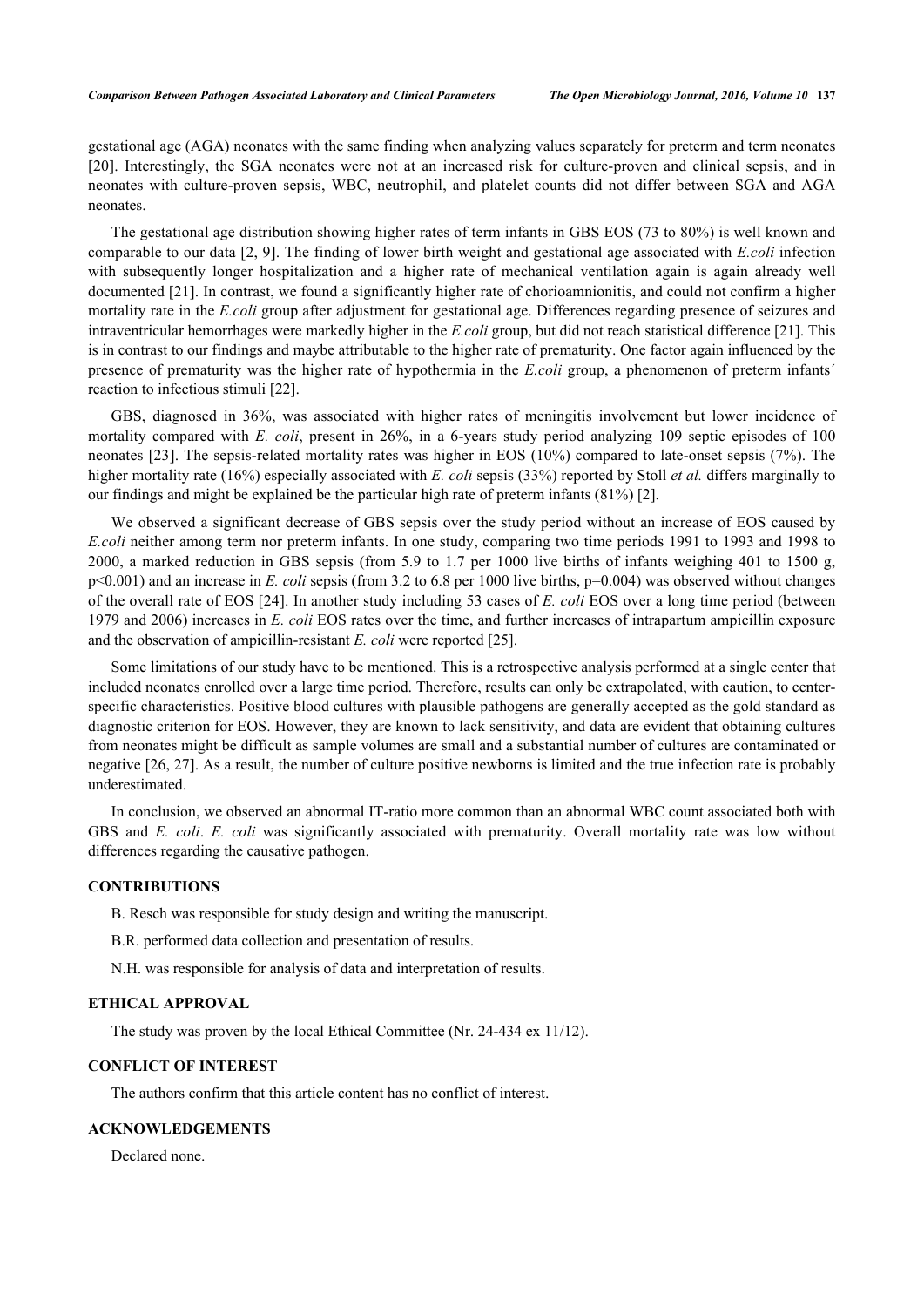# **REFERENCES**

- <span id="page-5-0"></span>[1] Cortese F, Scicchitano P, Gesualdo M, *et al.* Early and late infections in Newborns: Where do we stand? A review. Pediatr Neonatol 2015 Dec 2; pii: S1875-9572(15)00175-8
- <span id="page-5-1"></span>[2] Stoll BJ, Hansen NI, Sánchez PJ, *et al.* Eunice Kennedy Shriver National Institute of Child Health and Human Development Neonatal Research Network. Early onset neonatal sepsis: the burden of group B Streptococcal and *E. coli* disease continues. Pediatrics 2011; 127(5): 817-26.

[\[http://dx.doi.org/10.1542/peds.2010-2217](http://dx.doi.org/10.1542/peds.2010-2217)] [PMID: [21518717\]](http://www.ncbi.nlm.nih.gov/pubmed/21518717)

- <span id="page-5-2"></span>[3] Vergnano S, Sharland M, Kazembe P, Mwansambo C, Heath PT. Neonatal sepsis: an international perspective. Arch Dis Child Fetal Neonatal Ed 2005; 90(3): F220-4. [\[http://dx.doi.org/10.1136/adc.2002.022863\]](http://dx.doi.org/10.1136/adc.2002.022863) [PMID: [15846011](http://www.ncbi.nlm.nih.gov/pubmed/15846011)]
- <span id="page-5-3"></span>[4] Melin P. Neonatal group B streptococcal disease: from pathogenesis to preventive strategies. Clin Microbiol Infect 2011; 17(9): 1294-303. [\[http://dx.doi.org/10.1111/j.1469-0691.2011.03576.x\]](http://dx.doi.org/10.1111/j.1469-0691.2011.03576.x) [PMID: [21672083](http://www.ncbi.nlm.nih.gov/pubmed/21672083)]
- [5] Verani JR, McGee L, Schrag SJ. Division of Bacterial Diseases, National Center for Immunization and Respiratory Diseases, Centers for Disease Control and Prevention (CDC). Prevention of perinatal group B streptococcal disease-revised guidelines from CDC, 2010. MMWR Recomm Rep 2010; 59(RR-10): 1-36. [PMID: [21088663\]](http://www.ncbi.nlm.nih.gov/pubmed/21088663)
- [6] Gray KJ, Bennett SL, French N, Phiri AJ, Graham SM. Invasive group B streptococcal infection in infants, Malawi. Emerg Infect Dis 2007; 13(2): 223-9.
	- [\[http://dx.doi.org/10.3201/eid1302.060680\]](http://dx.doi.org/10.3201/eid1302.060680) [PMID: [17479883](http://www.ncbi.nlm.nih.gov/pubmed/17479883)]
- [7] Luck S, Torny M, d'Agapeyeff K, *et al.* Estimated early-onset group B streptococcal neonatal disease. Lancet 2003; 361(9373): 1953-4. [\[http://dx.doi.org/10.1016/S0140-6736\(03\)13553-2\]](http://dx.doi.org/10.1016/S0140-6736(03)13553-2) [PMID: [12801740](http://www.ncbi.nlm.nih.gov/pubmed/12801740)]
- <span id="page-5-4"></span>[8] Verani JR, Spina NL, Lynfield R, *et al.* Early-onset group B streptococcal disease in the United States: potential for further reduction. Obstet Gynecol 2014; 123(4): 828-37. [\[http://dx.doi.org/10.1097/AOG.0000000000000163](http://dx.doi.org/10.1097/AOG.0000000000000163)] [PMID: [24785612\]](http://www.ncbi.nlm.nih.gov/pubmed/24785612)
- <span id="page-5-5"></span>[9] Moore MR, Schrag SJ, Schuchat A. Effects of intrapartum antimicrobial prophylaxis for prevention of group-B-streptococcal disease on the incidence and ecology of early-onset neonatal sepsis. Lancet Infect Dis 2003; 3(4): 201-13. [\[http://dx.doi.org/10.1016/S1473-3099\(03\)00577-2\]](http://dx.doi.org/10.1016/S1473-3099(03)00577-2) [PMID: [12679263](http://www.ncbi.nlm.nih.gov/pubmed/12679263)]
- <span id="page-5-6"></span>[10] Unhanand M, Mustafa MM, McCracken GH Jr, Nelson JD. Gram-negative enteric bacillary meningitis: a twenty-one-year experience. J Pediatr 1993; 122(1): 15-21. [\[http://dx.doi.org/10.1016/S0022-3476\(05\)83480-8\]](http://dx.doi.org/10.1016/S0022-3476(05)83480-8) [PMID: [8419603](http://www.ncbi.nlm.nih.gov/pubmed/8419603)]
- <span id="page-5-7"></span>[11] Murphy K, Weiner J. Use of leukocyte counts in evaluation of early-onset neonatal sepsis. Pediatr Infect Dis J 2012; 31(1): 16-9. [\[http://dx.doi.org/10.1097/INF.0b013e31822ffc17](http://dx.doi.org/10.1097/INF.0b013e31822ffc17)] [PMID: [21860335\]](http://www.ncbi.nlm.nih.gov/pubmed/21860335)
- <span id="page-5-8"></span>[12] Hofer N, Zacharias E, Müller W, Resch B. Performance of the definitions of the systemic inflammatory response syndrome and sepsis in neonates. J Perinat Med 2012; 40(5): 587-90. [\[http://dx.doi.org/10.1515/jpm-2011-0308\]](http://dx.doi.org/10.1515/jpm-2011-0308) [PMID: [23120762](http://www.ncbi.nlm.nih.gov/pubmed/23120762)]
- <span id="page-5-9"></span>[13] Resch B, Edlinger S, Müller W. White blood cell counts in neonatal early-onset sepsis. Pediatr Infect Dis J 2012; 31(5): 540-1. [\[http://dx.doi.org/10.1097/INF.0b013e31824e4740\]](http://dx.doi.org/10.1097/INF.0b013e31824e4740) [PMID: [22510996](http://www.ncbi.nlm.nih.gov/pubmed/22510996)]
- <span id="page-5-10"></span>[14] Hofer N, Müller W, Resch B. Non-infectious conditions and gestational age influence C-reactive protein values in newborns during the first 3 days of life. Clin Chem Lab Med 2011; 49(2): 297-302. [\[http://dx.doi.org/10.1515/CCLM.2011.048](http://dx.doi.org/10.1515/CCLM.2011.048)] [PMID: [21126207](http://www.ncbi.nlm.nih.gov/pubmed/21126207)]
- <span id="page-5-11"></span>[15] Hofer N, Kothari R, Morris N, Müller W, Resch B. The fetal inflammatory response syndrome is a risk factor for morbidity in preterm neonates. Am J Obstet Gynecol 2013; 209(6): 542.e1-542.e11. [\[http://dx.doi.org/10.1016/j.ajog.2013.08.030\]](http://dx.doi.org/10.1016/j.ajog.2013.08.030) [PMID: [23994220](http://www.ncbi.nlm.nih.gov/pubmed/23994220)]
- <span id="page-5-12"></span>[16] Chan GJ, Lee AC, Baqui AH, Tan J, Black RE. Risk of early-onset neonatal infection with maternal infection or colonization: a global systematic review and meta-analysis. PLoS Med 2013; 10(8): e1001502. [\[http://dx.doi.org/10.1371/journal.pmed.1001502](http://dx.doi.org/10.1371/journal.pmed.1001502)] [PMID: [23976885\]](http://www.ncbi.nlm.nih.gov/pubmed/23976885)
- <span id="page-5-13"></span>[17] Hornik CP, Benjamin DK, Becker KC, *et al.* Use of the complete blood cell count in early-onset neonatal sepsis. Pediatr Infect Dis J 2012; 31(8): 799-802. [\[http://dx.doi.org/10.1097/INF.0b013e318256905c\]](http://dx.doi.org/10.1097/INF.0b013e318256905c) [PMID: [22531231](http://www.ncbi.nlm.nih.gov/pubmed/22531231)]
- <span id="page-5-14"></span>[18] Soni S, Wadhwa N, Kumar R, Faridi MM. Use of immature-to-total-neutrophil ratio in early neonatal sepsis. Pediatr Infect Dis J 2012; 31(10): 1101-2.
	- [\[http://dx.doi.org/10.1097/INF.0b013e31826108da\]](http://dx.doi.org/10.1097/INF.0b013e31826108da) [PMID: [22982953](http://www.ncbi.nlm.nih.gov/pubmed/22982953)]
- <span id="page-5-15"></span>[19] Makkar M, Gupta C, Pathak R, Garg S, Mahajan NC. Performance evaluation of hematologic scoring system in early diagnosis of neonatal sepsis. J Clin Neonatol 2013; 2(1): 25-9. [\[http://dx.doi.org/10.4103/2249-4847.109243](http://dx.doi.org/10.4103/2249-4847.109243)] [PMID: [24027741](http://www.ncbi.nlm.nih.gov/pubmed/24027741)]
- <span id="page-5-16"></span>[20] Hofer N, Edlinger S, Resch B. Comparison of risk for early-onset sepsis in small-for-gestational-age neonates and appropriate-for-gestationalage neonates based on lower levels of white blood cell, neutrophil, and platelet counts. Pediatr Neonatol 2014; 55(4): 323-5.